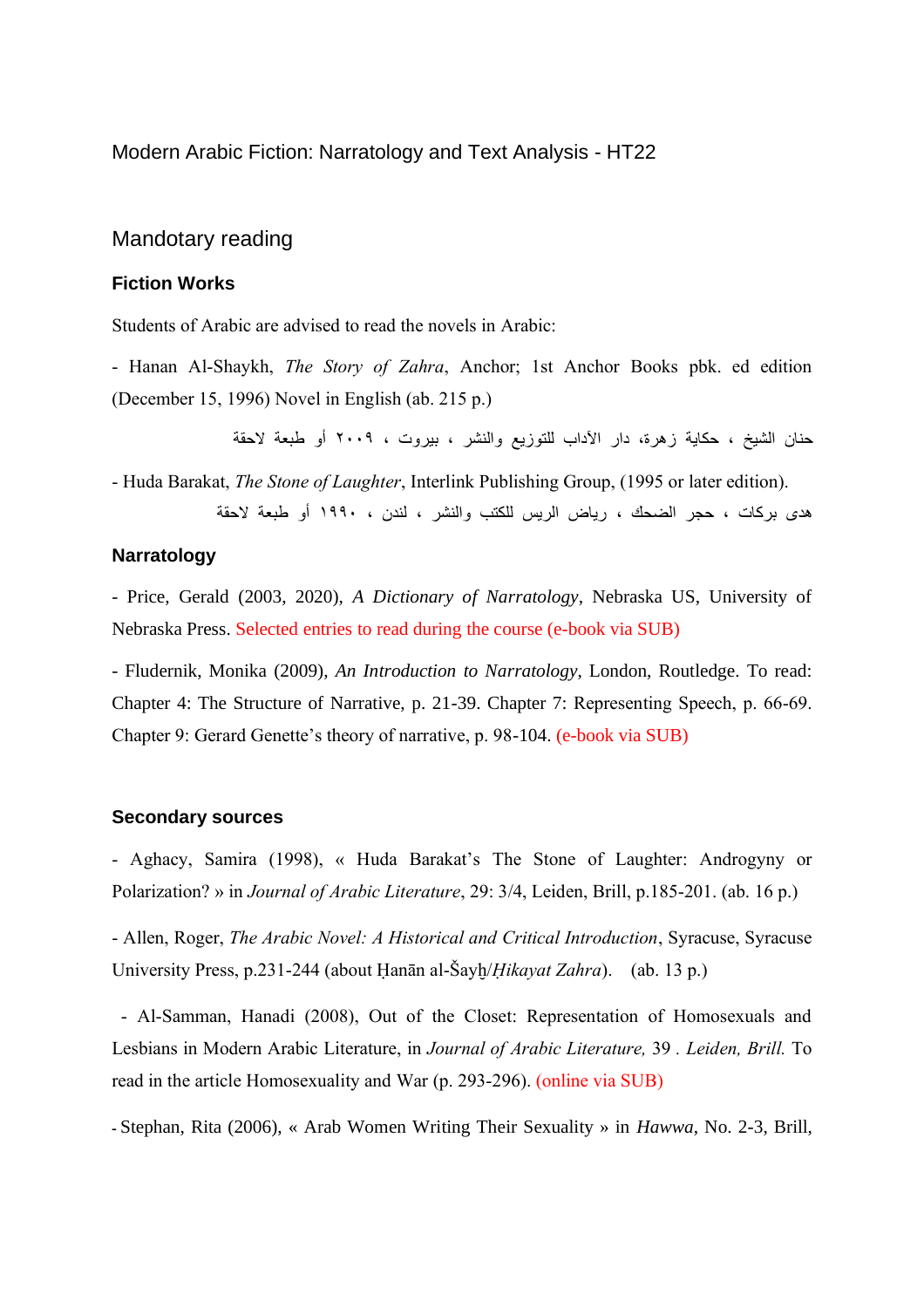Leiden, p.159-180. (ab. 20 p)

- Adams, Ann Marie (2001), « Writing Self, Writing Nation: Imagined Geographies in the Fiction of Hanan al-Shaykh » in *Tulsa Studies in Women's Literature*, Vol. 20, No. 2, Women Writing Across the World (Autumn, 2001), pp. 201-216 (ab. 15 p).

- Holt, Elizabeth M. (2017) "The story of Zahra and its critics: Feminism and agency at war" in *Arabic Literature for the Classroom* by al-Musawi, Muhsin J. (ed.), New York, Routledge. (ab. 11 p).

# Other references (optional)

## **Literary analysis**

- General:

Barry, Peter (2009), *Beginning Theory: An Introduction to Literary and Cultural Theory*, Manchister, Manchister University Press. To read: Narratology (p.214-233).

- About the notion of intertextuality:

J.M. Alfaro, Maria, "Intertextuality: Origins and Development of the Concept" in *Atlantis*, June-december 1996, vol.18, No. 1/2, pp.268-285 (18 pages). (available on Athena)

Genette, Gerards (1997), *Palimpsests: Literature in second Degree*, University of Nebraska Press. (online via SUB)

### **Middle Eastern studies, Arabic literature, Gender studies**

- Accad, Evelyne. Sexuality and War: Literary Masks of the Middle East. New York and London: New York University Press, 1990. (especially Part I and section 3 of Part II). (e-book via SUB)

- Aghacy, Samira (2016), *Writing Beirut: Mappings of the City in the Modern Arabic Novel*, Edinburgh, Edinburg University Press (e-book via SUB).

- Abu-Lughod, Lila (ed.) (1998), Remaking Women: Feminism and Modernity in the Middle East. Princeton: Princeton University Press, ix, 300 pp. (in SU bibliotek)